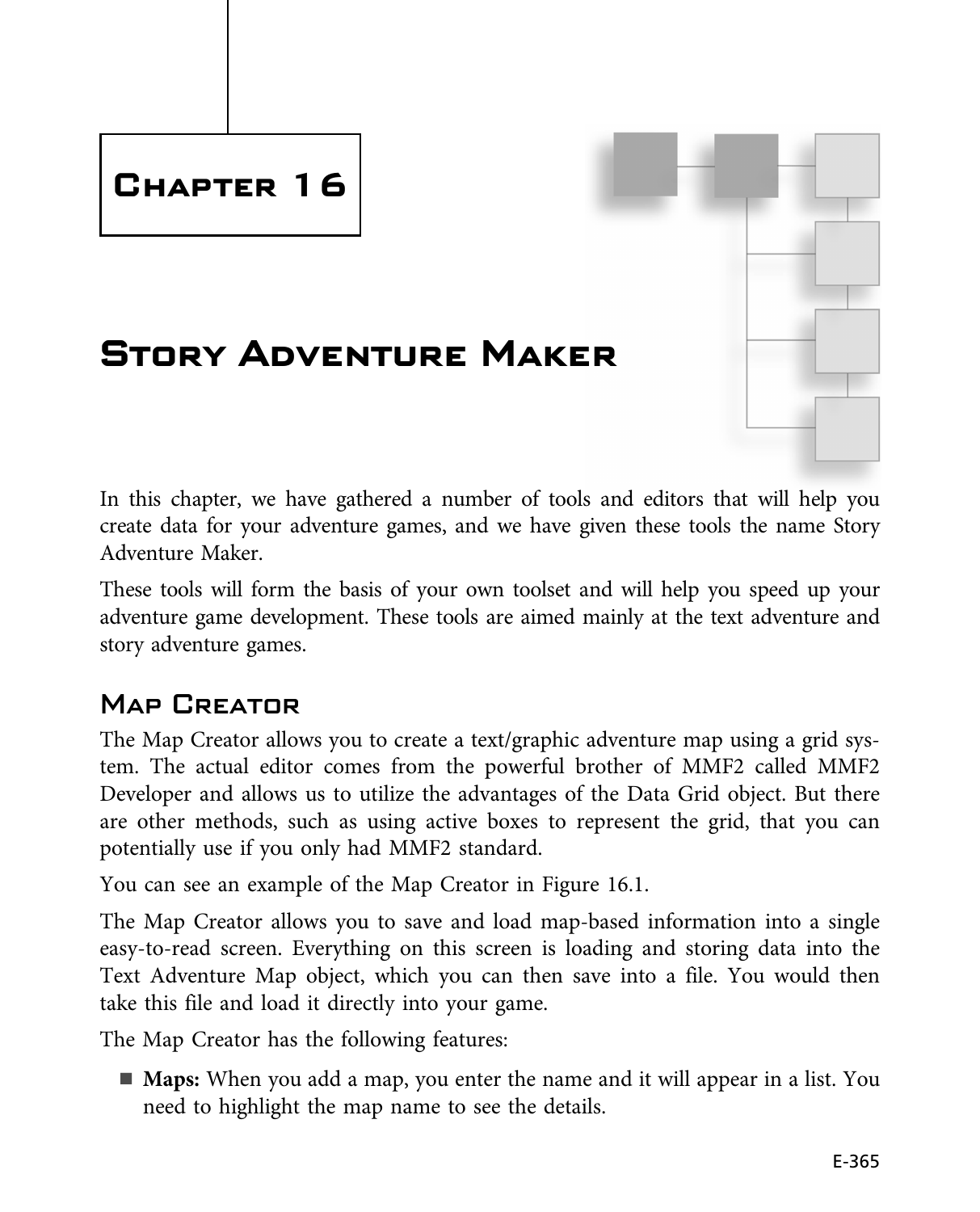#### E-366 Chapter 16 ■ Story Adventure Maker

| $\overline{\mathbf{x}}$<br>ر و آرها<br><b>6</b> MapCreator |           |
|------------------------------------------------------------|-----------|
| File Options Help                                          |           |
| Map name: Text                                             |           |
|                                                            |           |
|                                                            |           |
| <b>Directions</b><br>North                                 |           |
| Long description<br>$\square$ East                         |           |
| South                                                      |           |
| <b>■West</b>                                               |           |
| Visited                                                    |           |
| Links                                                      |           |
| Á<br>Short description                                     |           |
| Starting position                                          |           |
|                                                            |           |
| Graphic filename                                           |           |
| Del<br>New                                                 |           |
| Load world<br>Add map<br>Set size<br>Save world<br>Del map | Clickteam |

**Figure 16.1** The Map Creator editor.

- **Directions:** A set of check boxes that you can use to create links to other connected cells.
- **Visited:** A check box that lets you know if you have previously visited a cell.
- **Links:** Links to other cells in the same map or to a cell on another map.
- **Cells:** Using the Data Grid object, you can see each of the cells, select them, and configure them. You can see an example map with some data already entered in Figure 16.2.
- Long Description: The long description for the current room.
- **Short Description:** A short description for the current room.
- n **Graphic Filename:** The filename of an image for this particular room.
- **Starting Position:** The player's starting position.
- **Add Map button:** An Add Map button to create a map.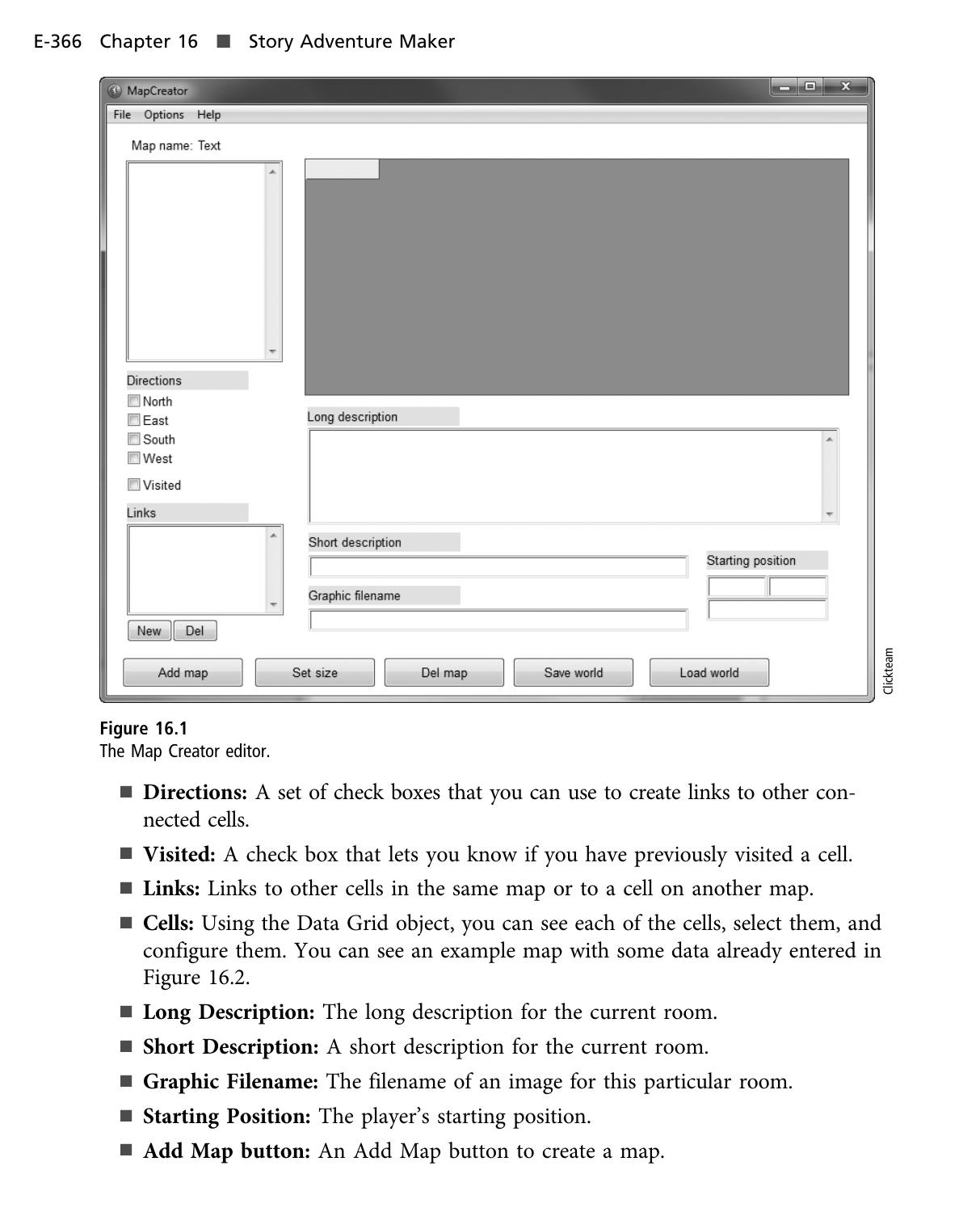| <b>3</b> MapCreator                                                     |                                                                                                              | $\overline{\mathbf{x}}$<br>الهارور |  |  |
|-------------------------------------------------------------------------|--------------------------------------------------------------------------------------------------------------|------------------------------------|--|--|
| File Options Help                                                       |                                                                                                              |                                    |  |  |
| Map name: Dungeon                                                       |                                                                                                              |                                    |  |  |
| Dungeon                                                                 | $0 1 2 3 4 5 6 7 8 9 10 11 12 13 14 15 16 17 18 19$                                                          |                                    |  |  |
|                                                                         | 0<br> 0 0 0 0 0 0 0 0 0 0 0 <br>0<br>$\mathbf 0$<br>0<br>0<br>0<br>0<br>0<br>0<br>0                          |                                    |  |  |
|                                                                         | 1<br>0<br>0<br>$\mathbf 0$<br>0<br>0<br>0 0 0 0 0 0 0 0 0 0 <br>0<br>0<br>0<br>0<br>0                        |                                    |  |  |
|                                                                         | 2<br>0 0 0 0 0 0 0 0 0 0 0 0 <br>0<br>0<br>0<br>0<br>0<br>0<br>0<br>0<br>0                                   | Ξ                                  |  |  |
|                                                                         | 3<br> 0 0 0 0 0 0 0 0 0 0 0 <br>0<br>0<br>0<br>0<br>0<br>0<br>0<br>0<br>0                                    |                                    |  |  |
|                                                                         | 0 0 0 0 0 0 0 0 0 0<br>4<br>$\mathbf{0}$<br>0<br>0<br>0<br>0<br>0<br>0<br>0<br>0<br>0                        |                                    |  |  |
|                                                                         | 5<br>0 0 0 0 0 0 0 0 0 0 0<br>0<br>0<br>0<br>0<br>0<br>$\mathbf 0$<br>0<br>0<br>0                            |                                    |  |  |
|                                                                         | 6<br>0 0 0 0 0 0 0 0 0 0 <br>0<br>0<br>0<br>0<br>0<br>$\mathbf 0$<br>0<br>$\mathbf 0$<br>0<br>$\overline{0}$ |                                    |  |  |
|                                                                         | 7<br>0 0 0 0 0 0 0 0 0 0 0<br>$\pmb{0}$<br>0<br>$\bf{0}$<br>0<br>0<br>0<br>0<br>$\mathbf 0$<br>$\mathbf{0}$  |                                    |  |  |
|                                                                         | 8<br> 0 0 0 0 0 0 0 0 0 0 0 <br>0<br>0<br>0<br>0<br>0<br>0<br>0<br>$\mathbf 0$<br>0                          |                                    |  |  |
|                                                                         | 9<br> 0 0 0 0 0 0 0 0 0 0 0 <br>0<br>0<br>0<br>0<br>0<br>0<br>0<br>0<br>0                                    |                                    |  |  |
| <b>Directions</b>                                                       | 10<br> 0 0 0 0 0 0 0 0 0 0 0 <br>$\mathbf 0$<br>0<br>0<br>$\mathbf 0$<br>0<br>0<br>0<br>0<br>0               |                                    |  |  |
| <b>▽</b> North                                                          | Long description                                                                                             |                                    |  |  |
| $\nabla$ East                                                           |                                                                                                              |                                    |  |  |
| <b>☑</b> South<br><b>√</b> West                                         | You enter a room full of boxes, containing lots of food.                                                     |                                    |  |  |
|                                                                         |                                                                                                              |                                    |  |  |
| <b>■</b> Visited                                                        |                                                                                                              |                                    |  |  |
| Links                                                                   |                                                                                                              |                                    |  |  |
| À.                                                                      |                                                                                                              |                                    |  |  |
|                                                                         | Short description                                                                                            | Starting position                  |  |  |
|                                                                         | You in a room with boxes.                                                                                    |                                    |  |  |
|                                                                         | 0<br>Graphic filename                                                                                        | $\pmb{0}$                          |  |  |
|                                                                         |                                                                                                              |                                    |  |  |
| Del<br>New                                                              |                                                                                                              |                                    |  |  |
| Clickteam<br>Save world<br>Load world<br>Add map<br>Set size<br>Del map |                                                                                                              |                                    |  |  |

**Figure 16.2** The Map Creator with some details entered.

- **Set Size:** Change the default size of a map.
- **Del Map:** Delete the selected map.
- Save World: Save the current world data to a file. The world is saved with the file extension .taw.
- **Load World:** Load a world in from a file.

If you have downloaded the files for this book, you will find the Map Creator within the files, called MapCreator.exe.

### Pages Editor

In Chapters 10 and 11, we looked at editors, saving and loading data, and in particular, we created the Pages editor to create the content for our own adventure story books/games.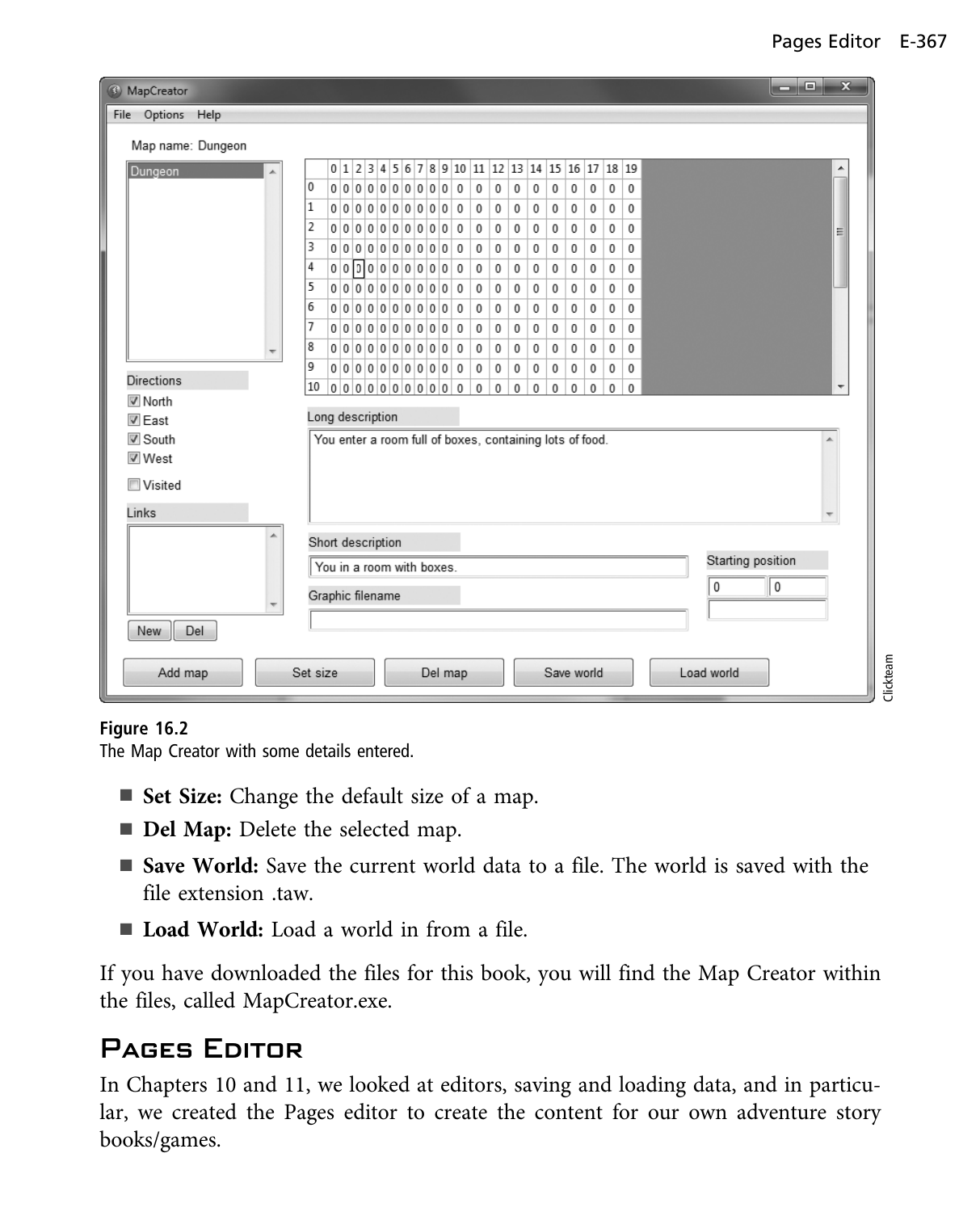We've made some changes to the original program to give it a little bit more functionality as well as increasing the size of the application to 800  $\times$  600. By increasing the size of the application, we will be able to fit more content into the window. The other new functionality is the ability to assign an image to a particular topic; this saves the image name in the Text Adventure Pages object and then reloads it when the user clicks through the topic numbers.

We've also added the following new objects and features:

- **n Graphic Name:** An edit box that is used to display the filename of an image that we wish to apply to a particular topic.
- **Button:** A button that will launch a dialog box (using the Picture object) so that you can browse for a particular file.
- **Picture Object:** A Picture object that will display the currently selected picture.

You can see the Frame editor for the improved editor in Figure 16.3 and what it looks like when running it in Figure 16.4.

| 1<br>$\sim$ $\sim$ $\sim$<br><b>Number of Topic Links</b><br>Edit object<br><b>Link Text</b><br>LinkNo<br>Edit object<br>Edit object<br>Edit object<br><b>Graphic Name</b><br>Edit object<br>$\cdots$<br>į<br>Back<br>Next<br>Save | <b>A</b>             |           |
|------------------------------------------------------------------------------------------------------------------------------------------------------------------------------------------------------------------------------------|----------------------|-----------|
|                                                                                                                                                                                                                                    | Current Topic Number |           |
|                                                                                                                                                                                                                                    | Edit object          |           |
|                                                                                                                                                                                                                                    | $\ldots$             |           |
|                                                                                                                                                                                                                                    | $\cdots$             |           |
|                                                                                                                                                                                                                                    | $\cdots$             |           |
|                                                                                                                                                                                                                                    | $\cdots$             |           |
|                                                                                                                                                                                                                                    | $\cdots$             |           |
|                                                                                                                                                                                                                                    | $\cdots$             |           |
|                                                                                                                                                                                                                                    | $\cdots$             |           |
|                                                                                                                                                                                                                                    | $\cdots$             |           |
|                                                                                                                                                                                                                                    | $\cdots$             |           |
|                                                                                                                                                                                                                                    | $\cdots$             |           |
|                                                                                                                                                                                                                                    | $\cdots$             |           |
|                                                                                                                                                                                                                                    |                      |           |
|                                                                                                                                                                                                                                    |                      |           |
|                                                                                                                                                                                                                                    |                      |           |
|                                                                                                                                                                                                                                    |                      |           |
|                                                                                                                                                                                                                                    |                      |           |
|                                                                                                                                                                                                                                    | Edit object          |           |
|                                                                                                                                                                                                                                    | Edit object          |           |
|                                                                                                                                                                                                                                    | Edit object          |           |
|                                                                                                                                                                                                                                    |                      |           |
|                                                                                                                                                                                                                                    |                      |           |
|                                                                                                                                                                                                                                    |                      |           |
|                                                                                                                                                                                                                                    |                      |           |
|                                                                                                                                                                                                                                    |                      |           |
|                                                                                                                                                                                                                                    |                      |           |
|                                                                                                                                                                                                                                    |                      |           |
|                                                                                                                                                                                                                                    |                      |           |
|                                                                                                                                                                                                                                    |                      | Clickteam |

The Frame editor for our updated Pages editor.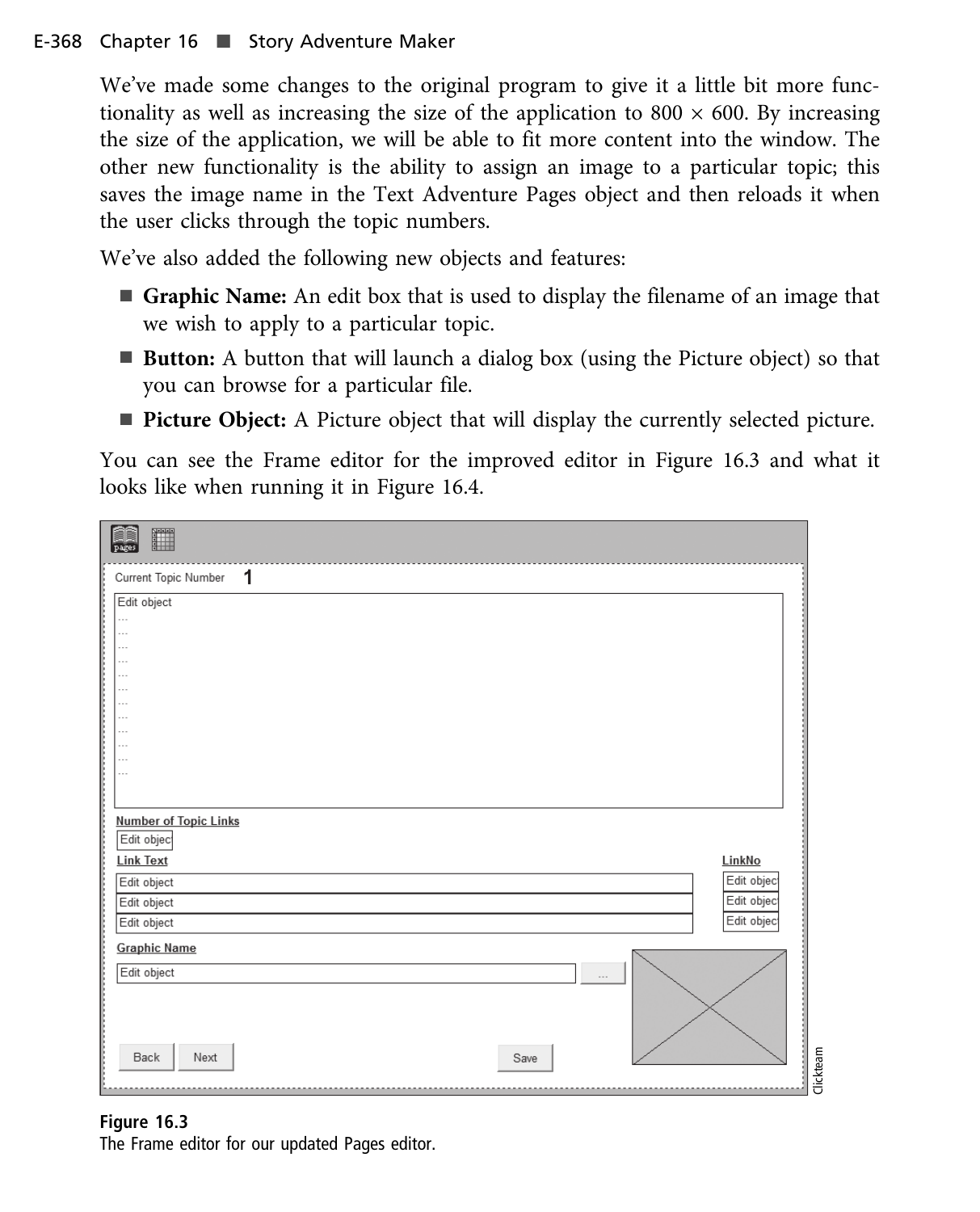| <sup>3</sup> Pages_Editor                                                                                                                                                                                                                                                                                                        | $\mathbf{x}$<br>o.<br><b>IDENT</b> |
|----------------------------------------------------------------------------------------------------------------------------------------------------------------------------------------------------------------------------------------------------------------------------------------------------------------------------------|------------------------------------|
| File Help                                                                                                                                                                                                                                                                                                                        |                                    |
| Current Topic Number<br>1                                                                                                                                                                                                                                                                                                        |                                    |
| The noise of the engines was terrifying, but this is what you had been trained for over the last two years. Over the comm's you can<br>just about hear someone shouting, "321 lift off, we have a lift off."                                                                                                                     |                                    |
| This is it, the moment everyone had been waiting for, you were finally off to the moon. The first manned mission since the end of<br>the Apollo missions in the 1970's.                                                                                                                                                          |                                    |
| Your first stop on the way to the moon is the ESS (Earth Space Station) to pick up your cargo, some food and a set of building<br>materials to create the first moon base. Once your equipment has been packed you will then spend two days travelling to the<br>moon, before landing on the moon and setting up AlphaBeta Base. |                                    |
|                                                                                                                                                                                                                                                                                                                                  |                                    |
| <b>Number of Topic Links</b><br>1                                                                                                                                                                                                                                                                                                |                                    |
| <b>Link Text</b>                                                                                                                                                                                                                                                                                                                 | LinkNo                             |
| Now turn to 2.                                                                                                                                                                                                                                                                                                                   | 2<br>0<br>0                        |
| <b>Graphic Name</b>                                                                                                                                                                                                                                                                                                              |                                    |
| N:\Books\Adventurers Tales\Chapters\CDROM\ActiveBackdrop1.png                                                                                                                                                                                                                                                                    | Clickteam. Game: Jason Darby       |
| <b>Back</b><br>Next<br>Save                                                                                                                                                                                                                                                                                                      |                                    |

**Figure 16.4** The Pages editor running.

### Name Creator

The Name Creator is a simple program that will help you generate names for your characters in your games. Sometimes generating content, such as character names and locations, can be a bit of a chore. If you are making a game with lots of different characters, it can also be quite time-consuming to think of different names. With the Name Creator, you can enter many first names and surnames and then click on a button to generate a name randomly.

Using the same code and by changing the data, you can create a name location random generator system. This provides you with a way of creating fictional place names based on real places. You can see an example of the program in Figure 16.5.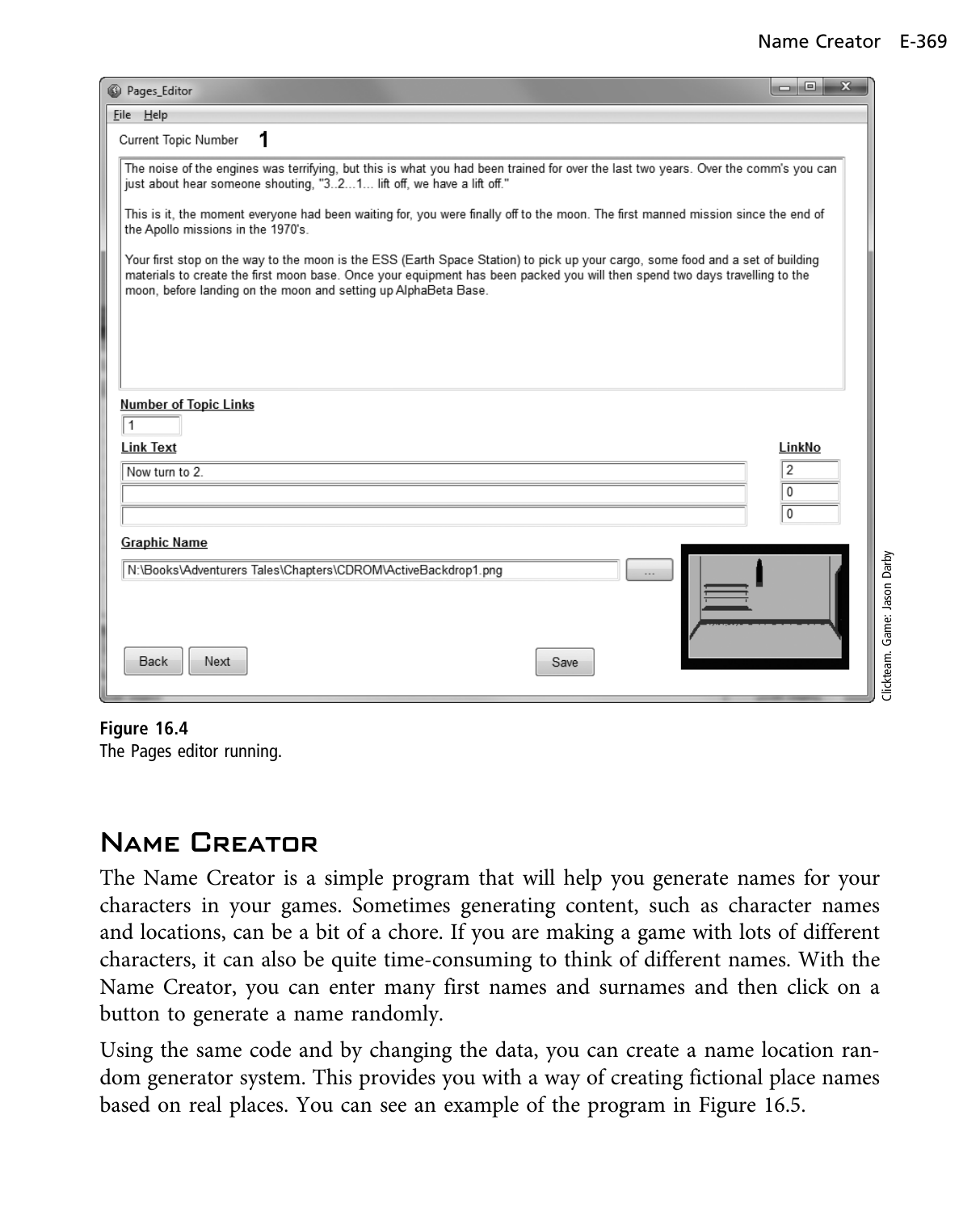| Name Creator                                                                                                                             | $\mathbf x$<br>$\vert$ e $\vert$                      |
|------------------------------------------------------------------------------------------------------------------------------------------|-------------------------------------------------------|
| People Name Creator                                                                                                                      |                                                       |
| Bob<br>×.<br>$\Vert$ Frank<br>Alex<br>John<br>Shaun<br>Karl<br>Alicia<br>Liz<br>Jane<br>Matt<br>Matthew<br>Lilly<br>Sam<br>Penny<br>Rose | Smith<br>×.<br>Charley<br>│Craig<br>│Andrews<br>Perry |
| Add First Name                                                                                                                           | Add Surname                                           |
| Generate Name<br>Save                                                                                                                    | Clickteam                                             |

**Figure 16.5** The Name Creator.

You can find the file called Namecreator.mfa in the downloaded files if you wish to view the source code or make additional changes and improvements.

## OBJECT SYSTEM

This system uses the Text Adventure Map object and utilizes the object/inventory part of the object. In this editor, you will create the objects that are within your game and place them within a particular location.

All objects are assigned to a particular map, and the contents saved to a file that can then be loaded into a game. This editor follows the same principles as all of the other editors. By creating a way to enter and store data, you can load it directly into your game with only a little amount of coding work. You can make changes quickly and easily to your data without needing to change your code or, at the very least, not have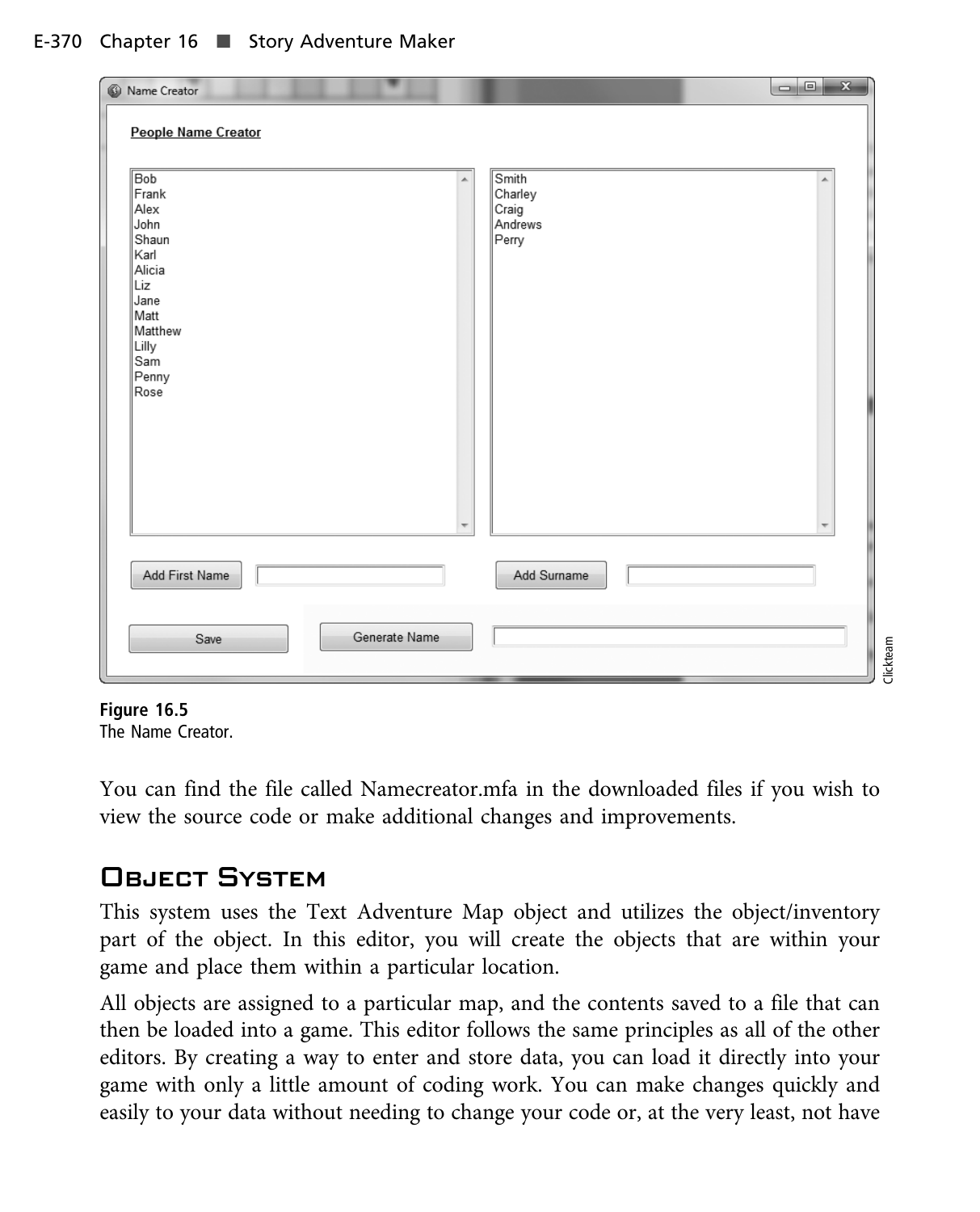| <b>Objects</b>          |                          |               |           |
|-------------------------|--------------------------|---------------|-----------|
| File Options            | Help                     |               |           |
| Map Name                |                          | Object Number | 1         |
| Object Name<br>Location | $\mathsf X$<br>Υ<br>L    |               |           |
| State                   | ◎ Hidden<br>◎ Not Hidden |               |           |
| Weight                  |                          |               |           |
| Size                    |                          |               |           |
| Cost                    | S                        |               |           |
|                         |                          |               |           |
|                         |                          |               |           |
| Back                    | Next<br>Save             |               | Clickteam |
|                         |                          |               |           |

# **Figure 16.6** The Objects System editor

to re-write large parts of your data, which you would normally have had to manually enter if you weren't using an editor.

You can see in Figure 16.6 the layout of the editor. It contains the following items and can access the code in the MMF2 file called Objects.mfa:

- **Map Name:** The Text Adventure Map objects key identifier is the map name, so we need to enter this so that we can store all objects to this particular map.
- **Object Number:** We are using a counter to keep track of each object, so that we can easily load in the data for the correct object number at the right time.
- <sup>n</sup> **Object Name:** The name given to the object, for example, "Rusty sword" or "Apple."
- **Location:** When you create your map, you give it a grid size. Here is where you will enter the X and Y coordinates for the object.
- **State:** Is the object hidden or visible? This is important if you want the object to be hidden until the player has completed another task, such as searching the room, or solving a puzzle.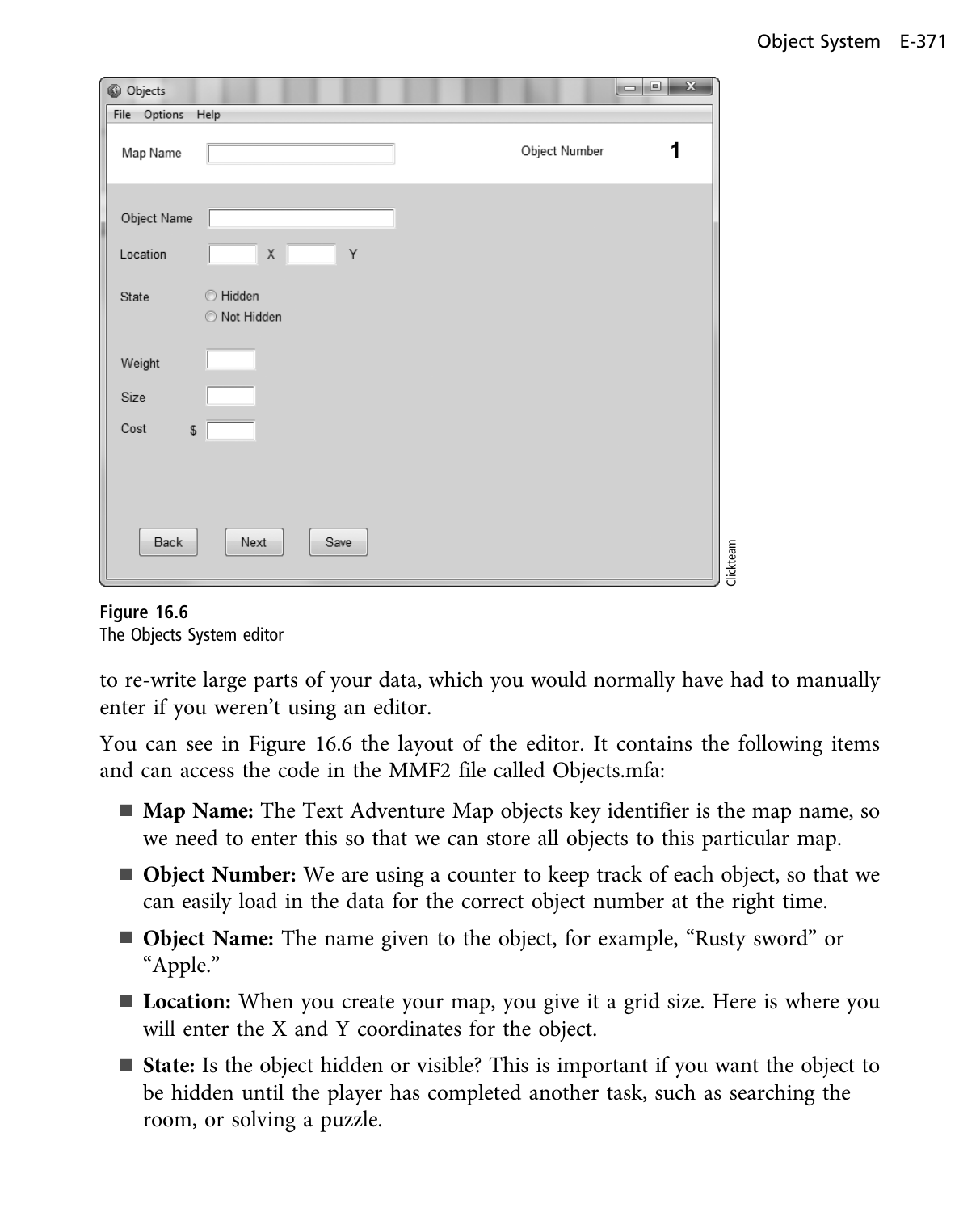#### E-372 Chapter 16 ■ Story Adventure Maker

- Weight: What is the weight of the object? You can create a game that takes into account the total weight of all the objects, or checks if the object can be carried. You can consider adding RPG elements into your adventure game, such as strength, and if the player is strong enough, he can carry a particularly heavy object. You can also have a potion that a player drinks that will allow him to pick up heavy objects; you can then create some interesting puzzles based on this mechanic.
- **Size:** How big is the object, and is it too big to fit in the player's inventory?
- **Cost:** How expensive is the object, which allows you to consider a shop-based mechanic where the player can sell an object for money, or perhaps the adventure game uses the item's total value to test a player's success. Many early adventure games used turns/points to work out how well a player had played the game. You can create an adventure game where the player needs to find objects of value. The more valuable the objects, the better the player has played the game.
- **Buttons:** Three buttons allow you to move forward through the objects, another to move backward, and a final one to save the data to a file.

There are some additional features in the Text Adventure Map object that you can use to improve this editor, allowing the ability to add further values to an object. Perhaps you can add items such as object wear-and-tear or quality.

## Additional Example Files

When we were making the Adventure Game objects for MMF2, we created a number of data-driven files that tested the code to ensure it worked correctly. These files have been included with the download files so that you can take a look at the code and see how it works, but also to get an idea how some of the data is handled.

These example files are more complex than those of the editors shown in this chapter, but they should be a good source of inspiration and knowledge of how the objects work behind the scenes.

The following files are available in the Examples folder:

- **Flags test:** This example shows how the flags system works, which is an extremely powerful system for identifying when things should be on/off or when using toggles.
- **Map test:** This is a powerful editor shown earlier in this chapter where you can quickly create the data for your map, including setting directions and room descriptions.